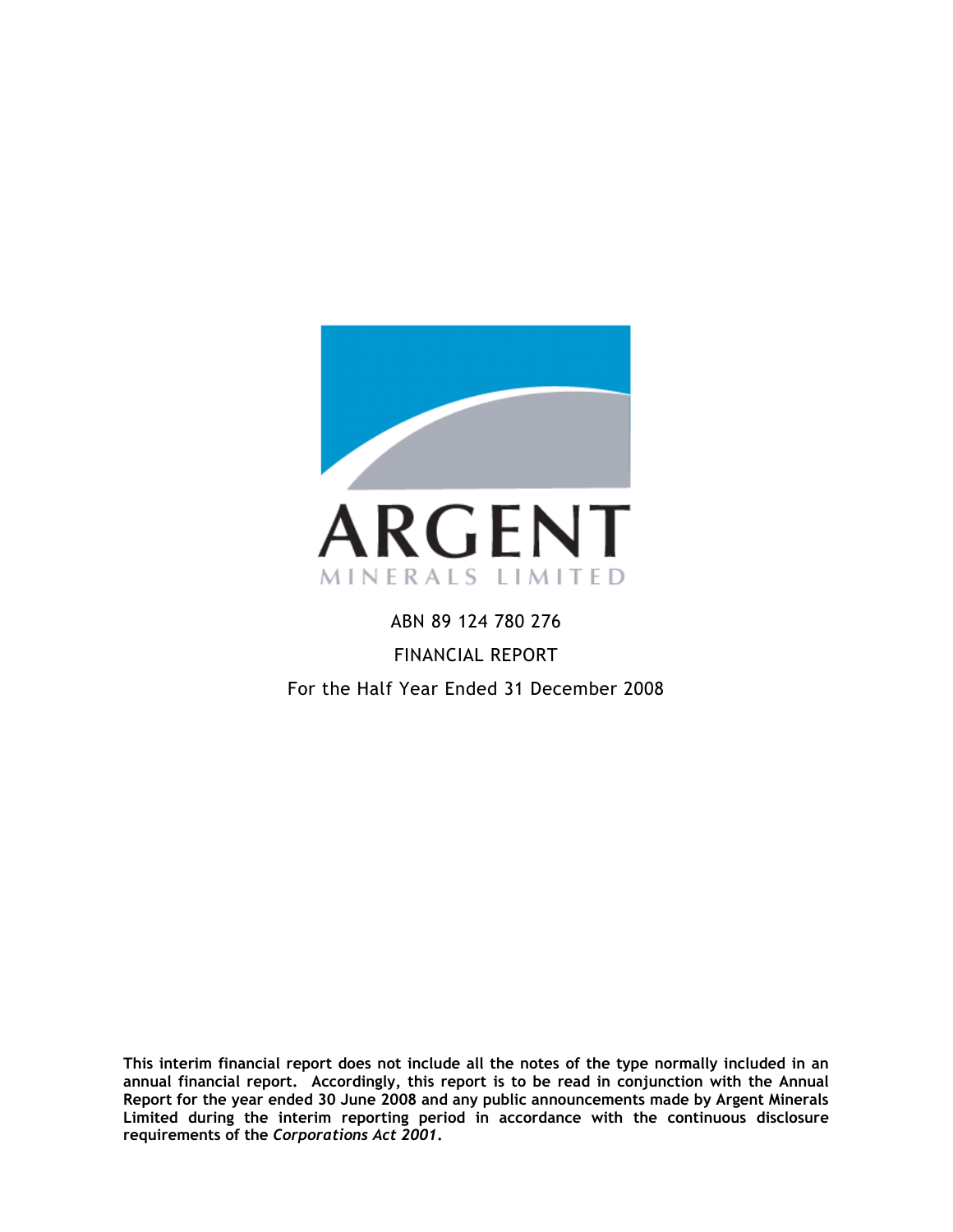| <b>CONTENTS</b>                                    | Page |
|----------------------------------------------------|------|
|                                                    |      |
| <b>DIRECTORS' REPORT</b>                           | 3    |
| <b>AUDITOR'S INDEPENDENCE DECLARATION</b>          | 11   |
| <b>INCOME STATEMENT</b>                            | 12   |
| <b>BALANCE SHEET</b>                               | 13   |
| STATEMENT OF CHANGES IN EQUITY                     | 14   |
| <b>CASH FLOW STATEMENT</b>                         | 15   |
| <b>CONDENSED NOTES TO THE FINANCIAL STATEMENTS</b> | 16   |
| <b>DIRECTORS' DECLARATION</b>                      | 19   |
| INDEPENDENT REVIEW REPORT TO THE MEMBERS           | 20   |

 $\overline{\phantom{a}}$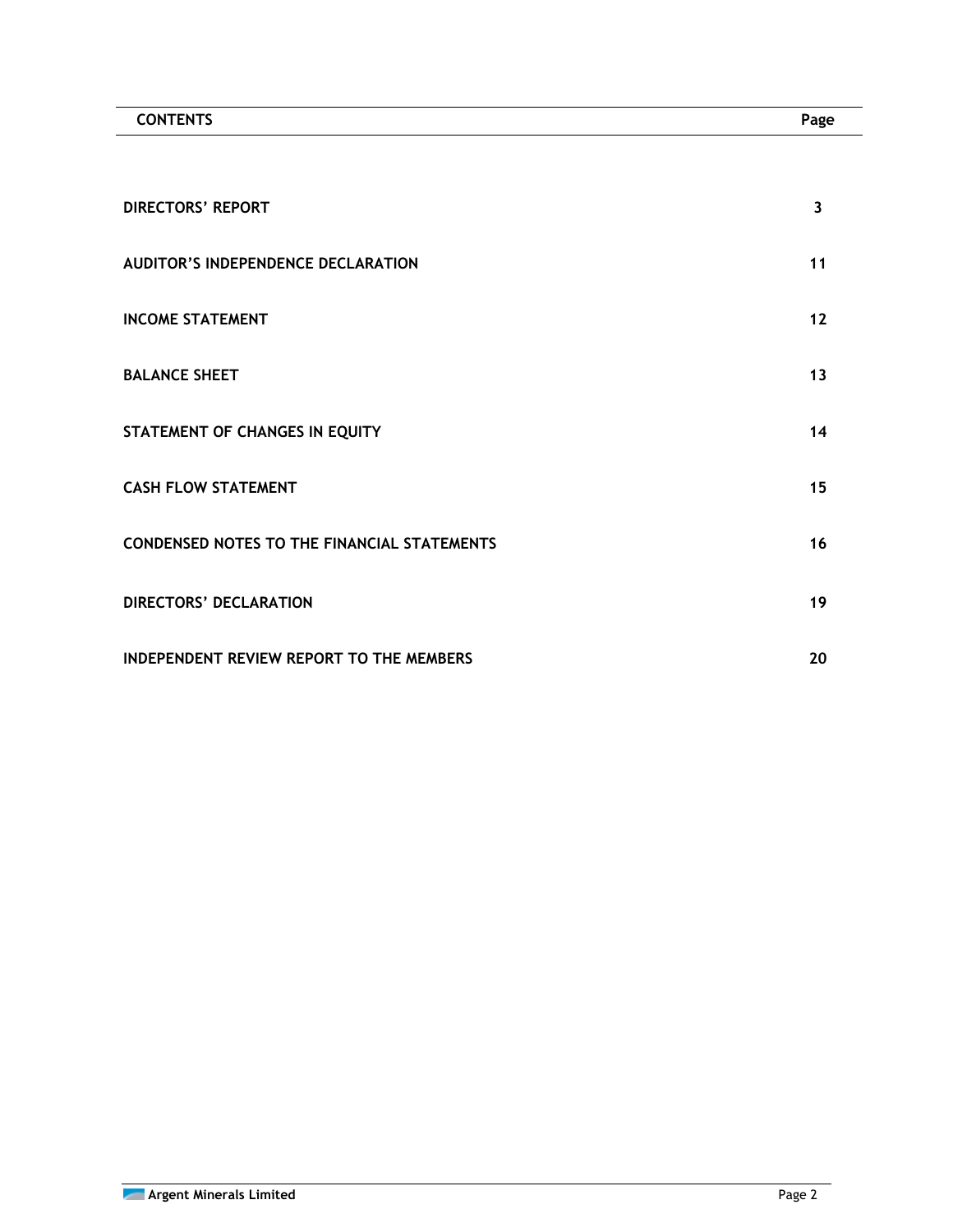#### **DIRECTORS' REPORT**

Your directors submit their report on Argent Minerals Limited for the half-year ended 31 December 2008.

### **DIRECTORS**

The names of the directors who held office during or since the end of the half-year are:

Kerry McHugh Marcus Michael Jamie Ogilvie

## **REVIEW AND RESULTS OF OPERATIONS**

A summary of revenues and results for the half-year is set out below:

|                   |                 | 2008           |  |  |
|-------------------|-----------------|----------------|--|--|
|                   | <b>Revenues</b> | <b>Results</b> |  |  |
|                   |                 |                |  |  |
| Revenues and Loss | 114,021         | (893, 776)     |  |  |

During the six months period the exploration and evaluation expenditure was \$769,530. In accordance with the Company's accounting policy these costs were written off. Net administration costs were \$238,267, this resulted in a total loss for the six months of \$893,776.

## **JULY-DECEMBER 2008 REVIEW OF OPERATIONS**

The focus of the company's operations in the six months to 31 December 2008 was on the Kempfield and Sunny Corner tenements.

#### **KEMPFIELD TENEMENTS**

#### **Metallurgical Test Work**

Metallurgical testing on samples of mineralization from the BJ zone began at the Metcon laboratory in Brookvale, NSW. The work, which is on-going, includes column leach tests to determine the potential recovery of silver from a heap leaching operation, bottle roll tests and flotation tests.

The flotation tests will be performed on the heap leach residues to determine the cumulative recoveries of silver and gold but also for lead and zinc in the form of concentrates.

The samples were obtained from five short PQ diamond holes that produced high grade intersections up to 697 g/t silver (22.4 ounces) over 1 metre and 422 g/t (13.5 ounces) silver over 5 metres. Results are expected during the March 2009 quarter.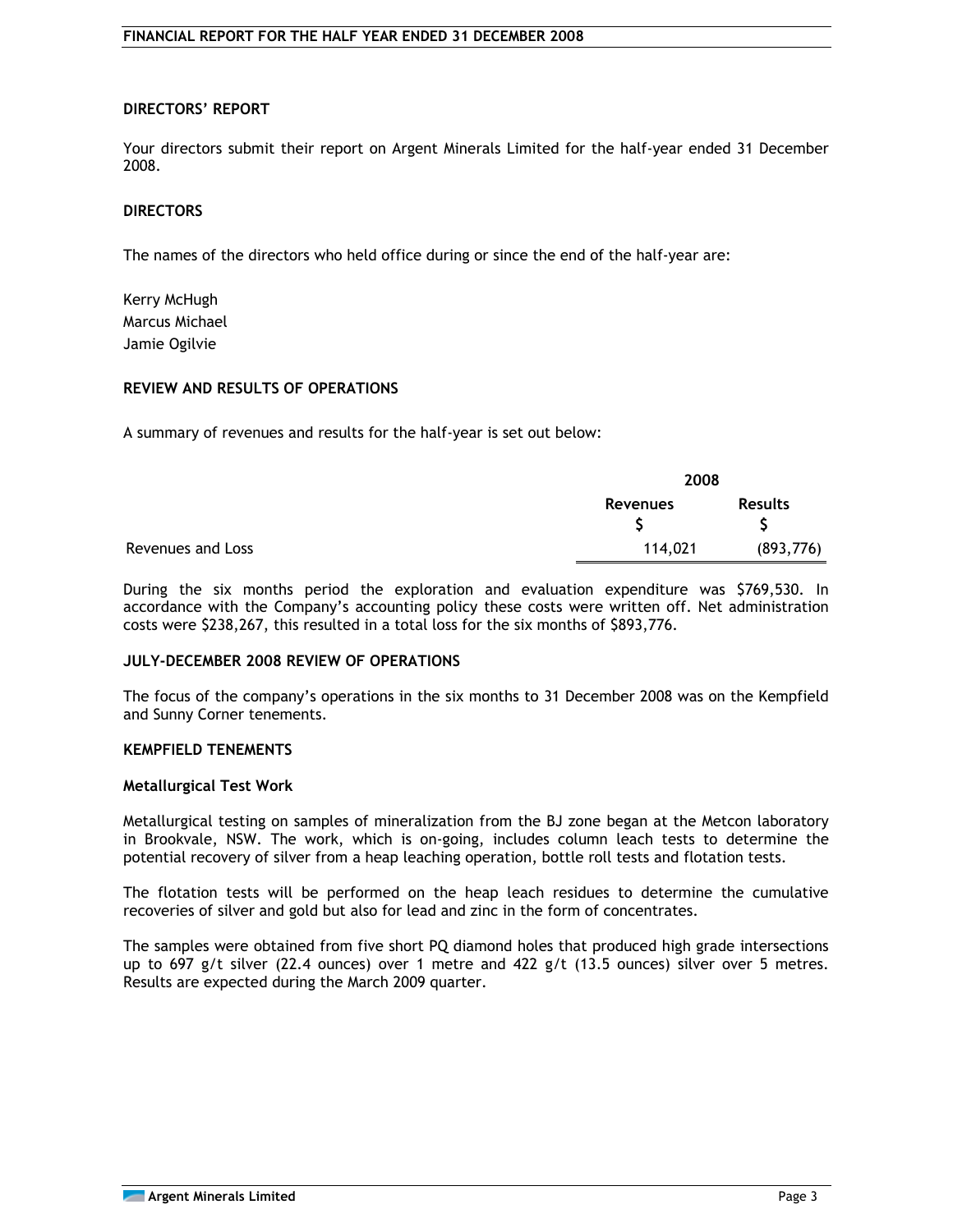### **RC Drilling at McCarron, and Mather Zones**

A program of RC drilling was undertaken at the McCarron, Mather and BJ Zones which comprised 12 RC holes for a total of 2,052 metres and targeted strike and depth extensions of currently delineated resources.

#### **McCarron East Zone**

Hole AKRC10, which was drilled 30 metres to the west of hole AKRC03 (84 metres at 59 g/t Ag and 4.0% combined lead / zinc), failed to encounter a similar wide zone of high grade mineralization with the best intersection being 10 metres at 0.19 g/t Au, 58.6 g/t Ag and 4.8% combined lead / zinc. A possible explanation is that the mineralization in the upper part of AKRC03 has been faulted off.

Hole AKRC11 was successfully drilled to follow up mineralization (34 metres at 38.5g/t Ag and 2.2% combined lead / zinc) in hole GKF034. It intersected two well mineralized zones including one of 16 metres @ 74.5 g/t Ag and 5.8% combined lead / zinc.

Hole AKRC12 was also successful in that it intersected over 70 metres of mineralization comparable to that in hole GFK107 (68metres @ 40.6 g/t Ag and 2.2% combined lead / zinc) with the silver grade generally being lower but the lead / zinc greater.

#### **McCarron West Zone**

Hole AKRC13 intersected two possible new lenses, each of 4 metres down hole width in the top part of the hole, and also intersected the targeted extension of previously identified mineralization, including 10 metres at 0.2 g/t Au, 128.4 g/t Ag and 10.7% combined lead / zinc.

Hole AKRC14 Intersected the extension of mineralization in hole GFK077 at 100 metres down hole and a possible new lens at 50 metres down hole (6 metres at 39.4g/t Ag and 4.5% combined lead /zinc).

#### **Mather Zone**

Hole AKRC15 appeared to intersect an extension to mineralization in a previously drilled Mather Zone hole but at a lower grade and might have intersected McCarron West Zone mineralization, but at a lower grade.

Hole AKRC16 was abandoned at 80 metres due to poor ground but intersected a Mather Zone lens at 14 metres and appeared to be approaching a McCarron West Zone lens (10 metres @ 43.2 g/t Ag and 2.5% combined lead / zinc) when it was abandoned.

Consideration will be given to a follow-up hole.

## **Resource extension holes at BJ Zone**

A programme of 6 RC drill holes was undertaken in October on the BJ Zone to explore for depth extensions to known mineralization.

The holes covered a north-south strike length of over 175 metres. They were collared approximately 30 metres to the west of previous holes and were designed to test for depth extensions of mineralization identified therein. The holes averaged a vertical depth of approx 110 metres with the deepest two holes reaching 140 and 142 metres respectively.

The drilling confirmed the presence of broad widths of silver mineralization containing high grade lenses with 5 of the 6 holes encountering intersections grading better than 100 g/t silver with several intersections grading over 200g/t silver e.g. Hole 18 with 22 metres averaging 158.3 g/t silver and Hole 20 with 8 metres averaging 212 g/t silver.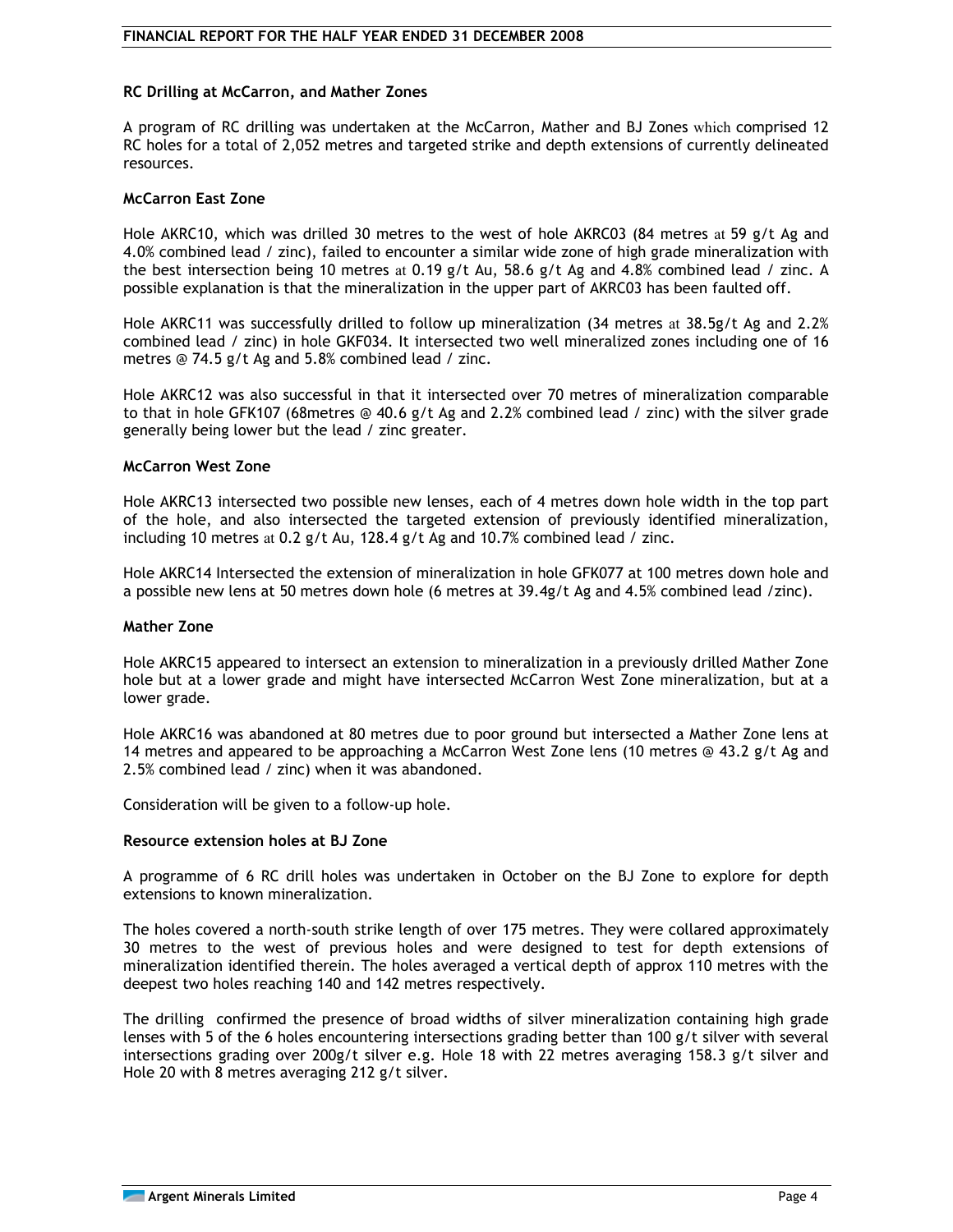The lead zinc intersections were encouraging in that each of the first 5 holes (AKRC17 - 21) intersected zones of lead / zinc which were either of higher grade than that in adjacent holes or appear to be new zones of lead / zinc.

The drilling has confirmed that lead / zinc grades are increasing at depth, eg: Hole AKRC-19 with 6 metres from 142 metres averaging 9.33% Zn and 1.91% Pb plus 6 metres from 150 metres averaging 5.34% Zn and 1.3% Pb.

## **Infill Drilling at BJ Zone**

A programmme of infill drill holes was undertaken at the BJ Zone in November 2008. It comprised 7 RC holes for a total of 674 metres.

Assays returned good silver results with Hole AKRC31 in particular yielding 86m averaging 102.8 g/t Silver. Hole AKRC27 returned 26m of 287.9 g/t silver including 6m at 447.7 g/t with 2m at 635 g/t or 20.4 ounces per tonne of silver.

Hole AKRC29 recorded 48m averaging 133.2 g/t Ag including 10m at 303.2 g/t and 2m at 618 g/t silver. Barite results were consistently high varying from 23.7% to a high of 59.7%.

An indication of the extent and shape of the mineralized zone is given in the following plan and vertical sections. The mineralized zone appears to be a 200m long tabular body dipping at 55 to 70 degrees to the west with a horizontal width varying from 55 to 100 metres.

## **Southern VTEM Anomaly**

A soil sampling programme was undertaken on the VTEM anomaly at the southern end of the Kempfield Tenement in November 2008. Results were inconclusive and no further work is proposed at this stage.

Argent Minerals Limited may earn a 70% interest in the Kempfield Tenements from Golden Cross Resources Limited by spending \$2.745 million by June 2013.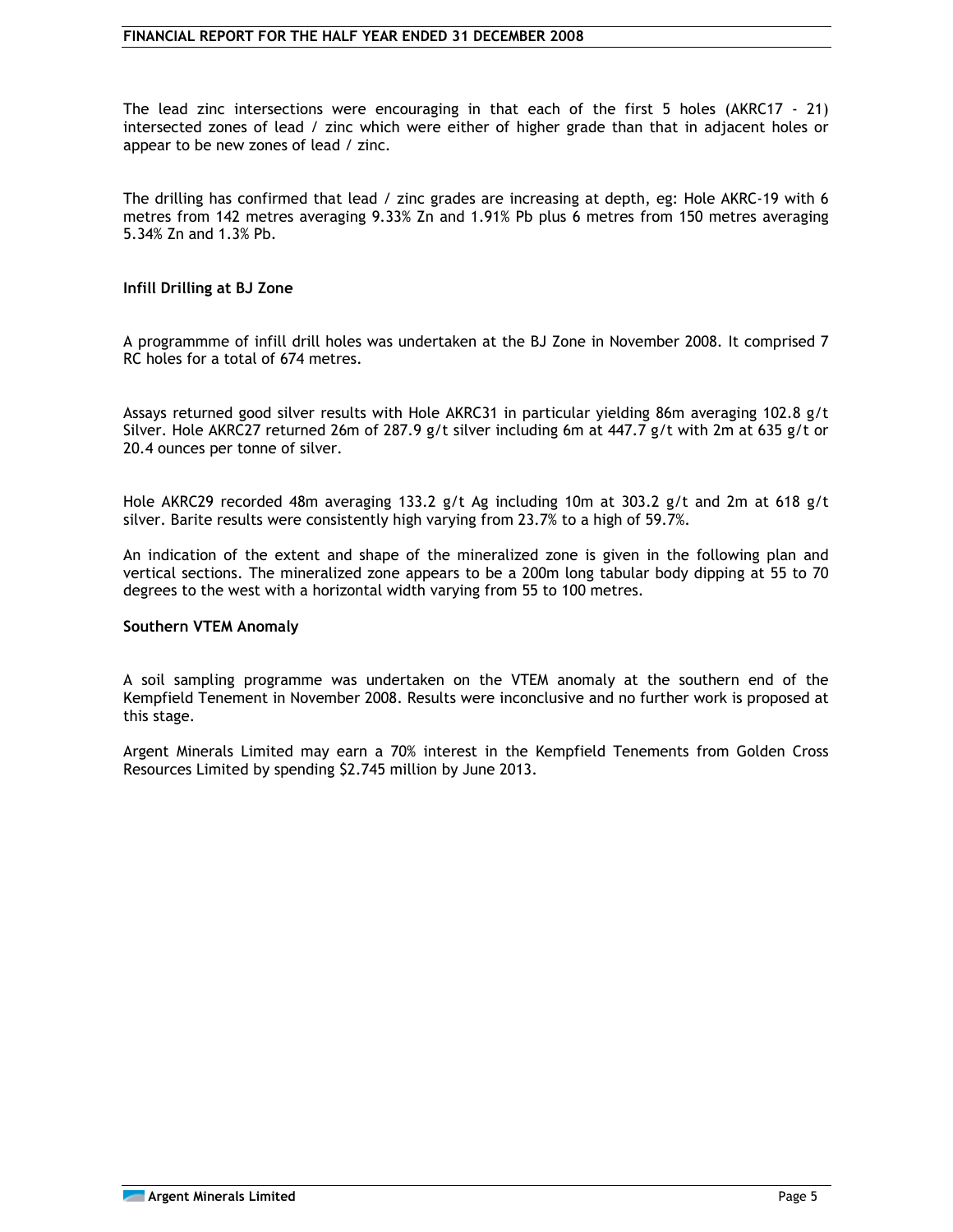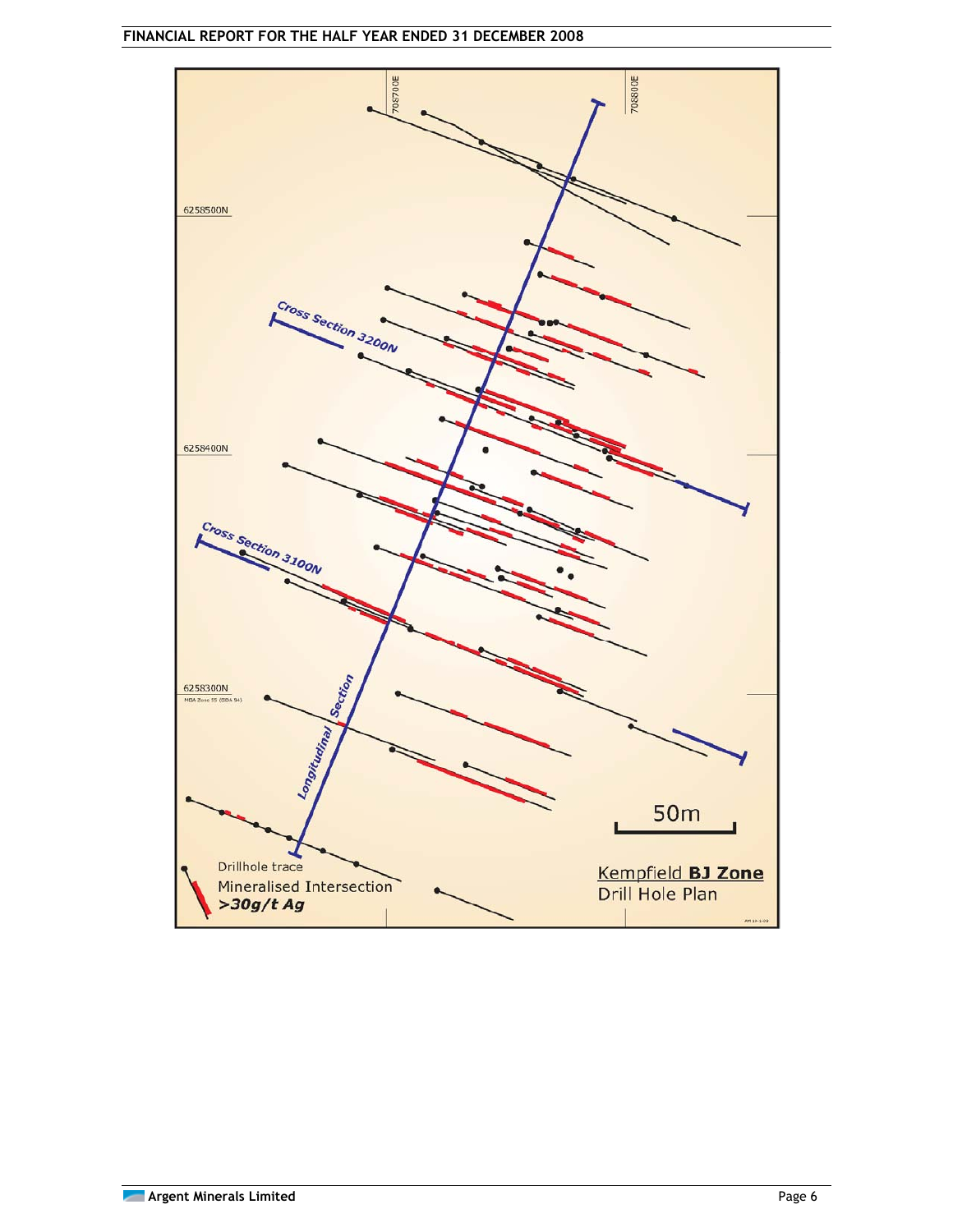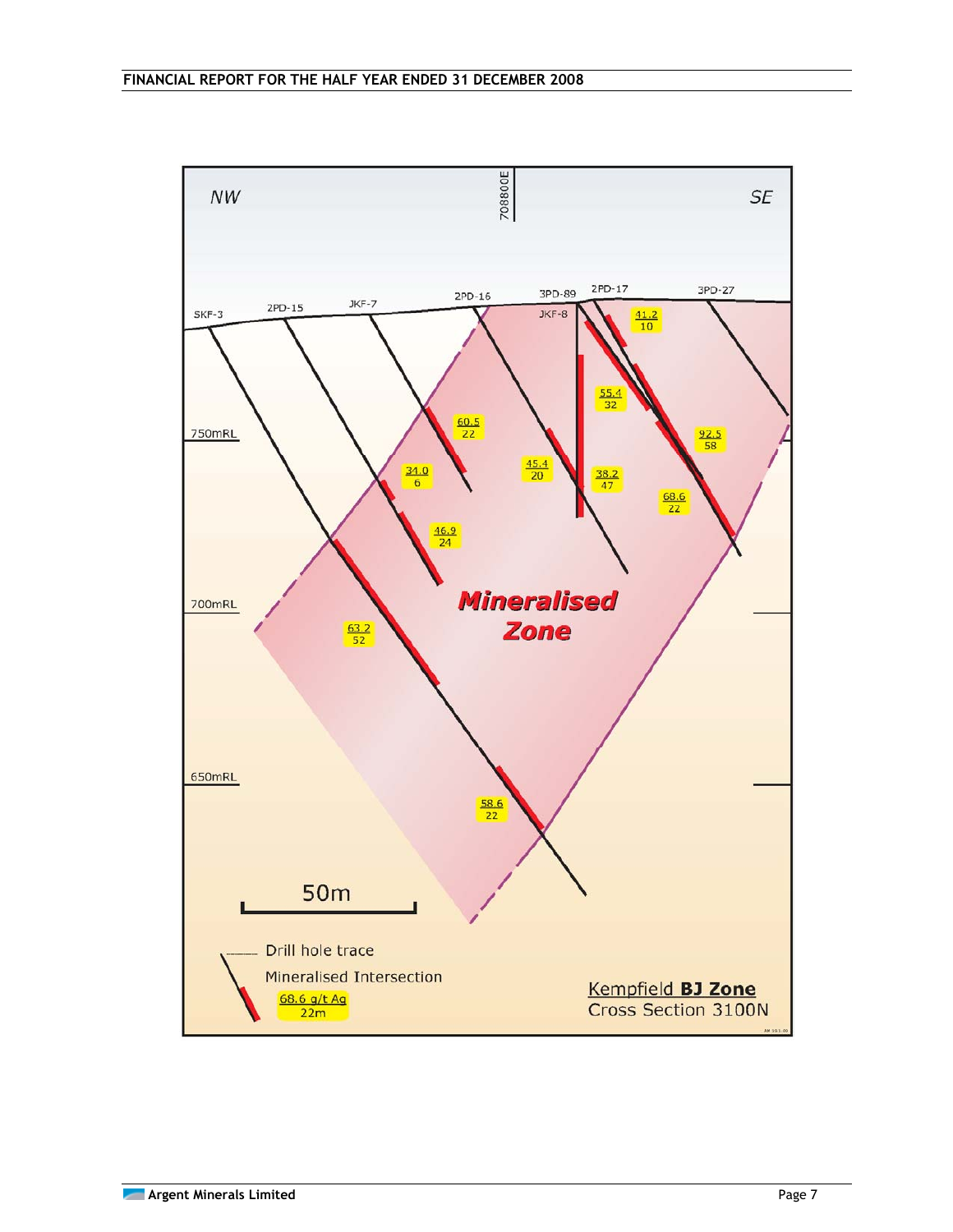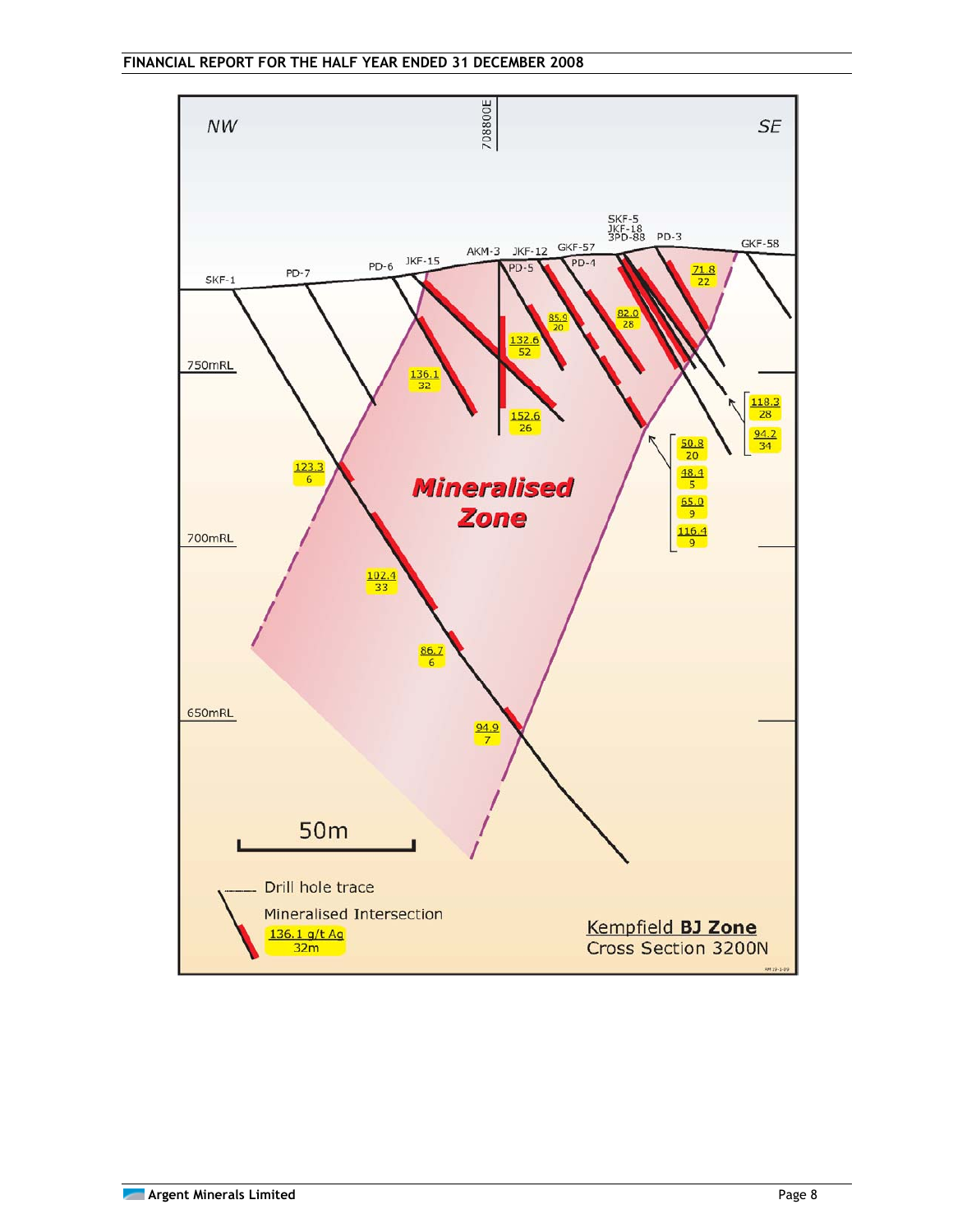## **SUNNY CORNER TENEMENTS**

An initial Inferred Resource was announced on 12 August 2008 comprising:

1.5 million tonnes @ 2.1% lead, 3.7% zinc, 0.4% copper, 0.3 g/t gold and 24 g/t silver containing:

- 32,200 tonnes of lead;
- 55,800 tonnes of zinc;
- 5,700 tonnes of copper;
- 12,640 ounces of gold; and
- 1.2 million ounces of silver.

The Volcanogenic Massive Sulphide (VMS) style resource lies below and adjacent to the old high grade Sunny Corner mine. It is approximately 6.5 metres thick, is flat lying and ranges from 12 to 30 metres from the surface making it likely to be amenable to open pit mining.

A programme of 4 diamond core drill holes was undertaken to obtain samples for metallurgical (flotation) testing and density calculations. Results should be available in the March quarter.

The Sunny Corner resource is classified as an Inferred Resource under the JORC code. The work involved in bringing parts of it to Indicated or Measured status will include the diamond drill holes mentioned above. The current Inferred Resource is based on the results of RC drilling only and a conservative estimate of density of 2.8 has been used although typically VMS ore has a density of over 3.0.

Argent Minerals limited may earn a 70% interest in the Sunny Corner tenement from Golden Cross Resources Limited by the expenditure of \$686,000 by June 2013.

#### **West Wyalong Tenements**

During the period under review the company's activities were confined to meeting the requirements of the Commonwealth - Native Title Act 1993 to determine if Native Title claimants existed over certain areas of crown land within the tenements. That process has now been completed and the company is free to undertake exploration on that ground subject to the ordinary provisions of the Mining Act (1992), as amended. A programme of air core and RC drilling is planned for the March 2009 quarter to test a number of gold targets on the tenements.

## **Competent Person Statement**

The information in this Report that relates to Exploration is based on information compiled by David Timms, who is a member of the Australian Institute of Geoscientists, is a Technical Consultant to Argent, and has sufficient experience relevant to the style of mineralization and type of deposit under consideration and to the activity he is undertaking to qualify as a Competent Person as defined in the 2004 Edition of the "Australasian Code for Reporting of Exploration Results, Mineral Resources and Ore Reserves". Mr Timms consents to the inclusion in the report of the matters based on his information in the form and context in which it appears.

The information in this report that relates to mineral resources on the Sunny Corner Tenements is based on information compiled by Mr Simon Tear, who is a Member of the Australian Institute of Mining and Metallurgy and a full time employee of Hellman & Schofield Pty Ltd.

The data used to derive the mineral resource estimates was supplied by Argent Minerals and compiled by Dr Vladimir David who is a Member of the Australian Institute of Geoscientists and Registered Professional Geoscientist in Mining, Mineral Exploration and Regional Geology.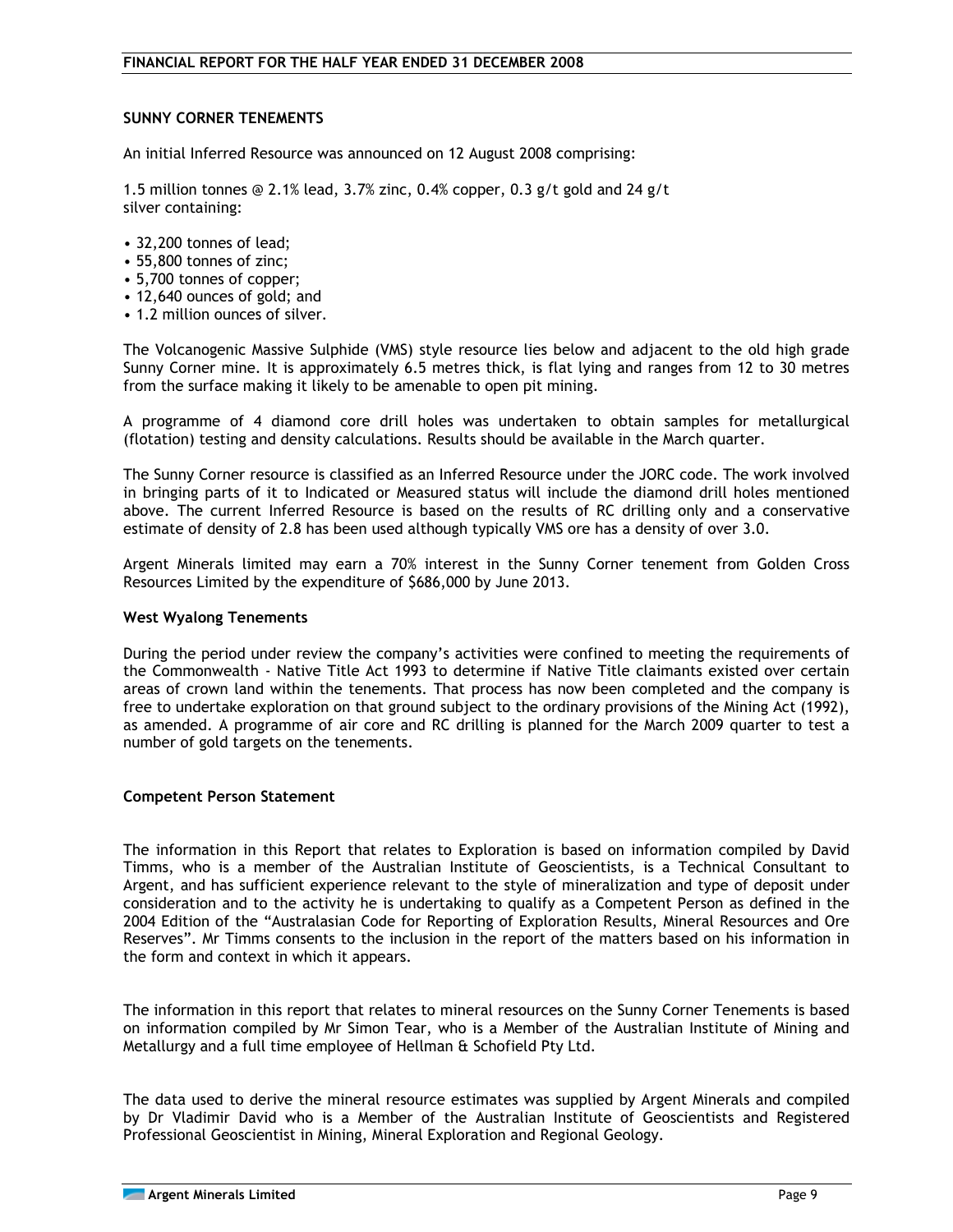Simon Tear and Vladimir David have sufficient experience which is relevant to the style of mineralisation and type of deposit under consideration and to the activity which they are undertaking to qualify as "Competent Persons" as defined in the 2004 Edition of the "Australasian Code for Reporting of Exploration Results, Mineral Resources and Ore Reserves". Mr Tear and Dr David consent to the inclusion in this Report of the information compiled by them in the form and context in which they appear.

## **AUDITOR'S INDEPENDENCE DECLARATION**

A copy of the auditor's independence declaration as required under section 307C of the *Corporations Act 2001* is set out on page 11.

This report is made in accordance with a resolution of directors.

Ronalyh

**Kerry McHugh**  Executive Chairman

Perth, 11 March 2009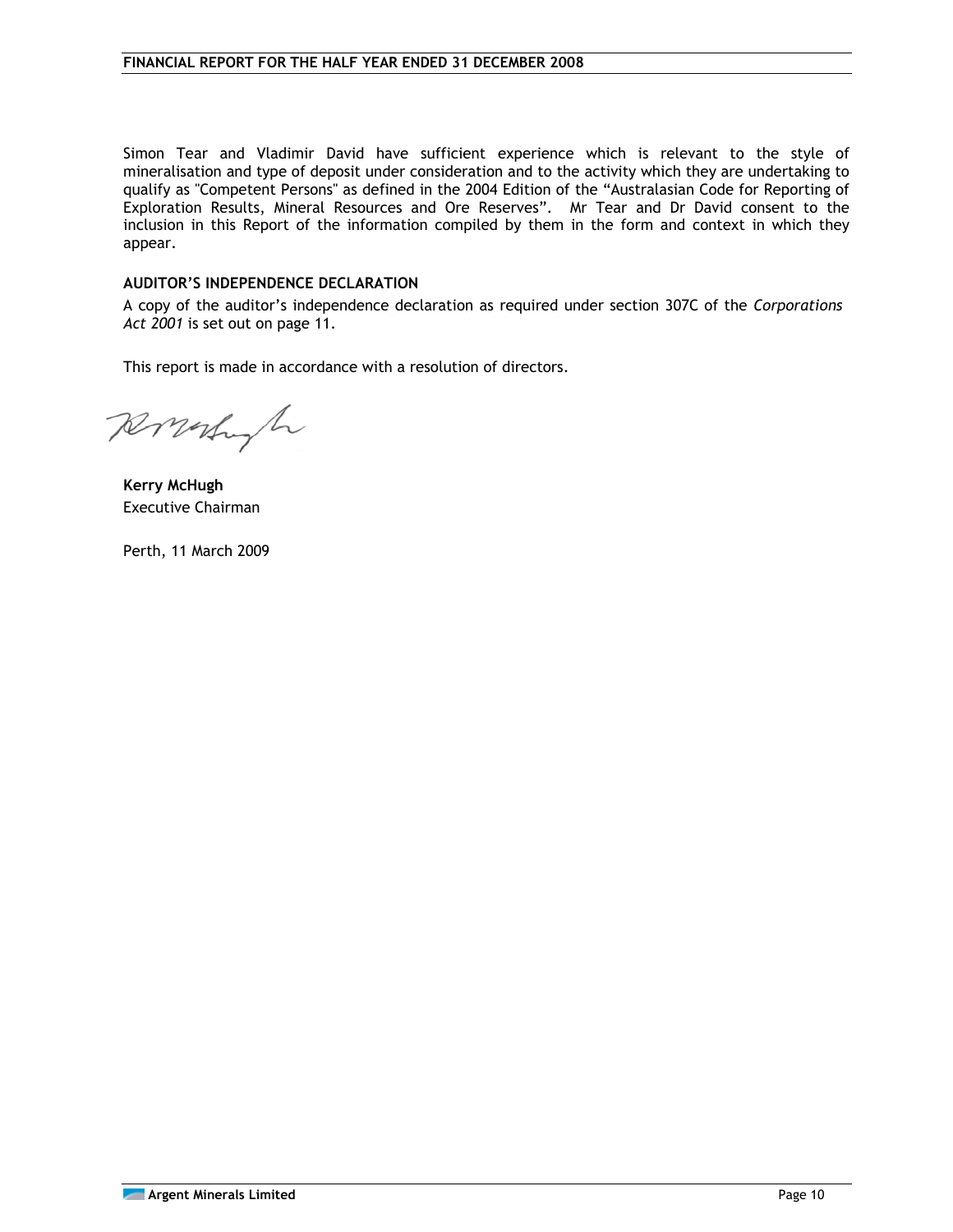# **Stantons Internation**

ABN 41 103 088 697

LEVEL 1, 1 HAVELOCK STREET WEST PERTH WA 6005, AUSTRALIA PH: 61 8 9481 3188 · FAX: 61 8 9321 1204 www.stantons.com.au

11 March 2009

Board of Directors Argent Minerals Limited Level 1, 115 Cambridge Street WEST LEEDERVILLE WA 6007

Dear Sirs

## **RE: ARGENT MINERALS LIMITED**

In accordance with section 307C of the Corporations Act 2001, I am pleased to provide the following declaration of independence to the directors of Argent Minerals Limited.

As Audit Director for the review of the financial statements of Argent Minerals Limited for the period ended 31 December 2008, I declare that to the best of my knowledge and belief, there have been no contraventions of:

- (i) the auditor independence requirements of the Corporations Act 2001 in relation to the review; and
- (ii) any applicable code of professional conduct in relation to the review.

Yours faithfully **STANTONS INTERNATIONAL (Authorised Audit Company)** 

**John P Van Dieren Director**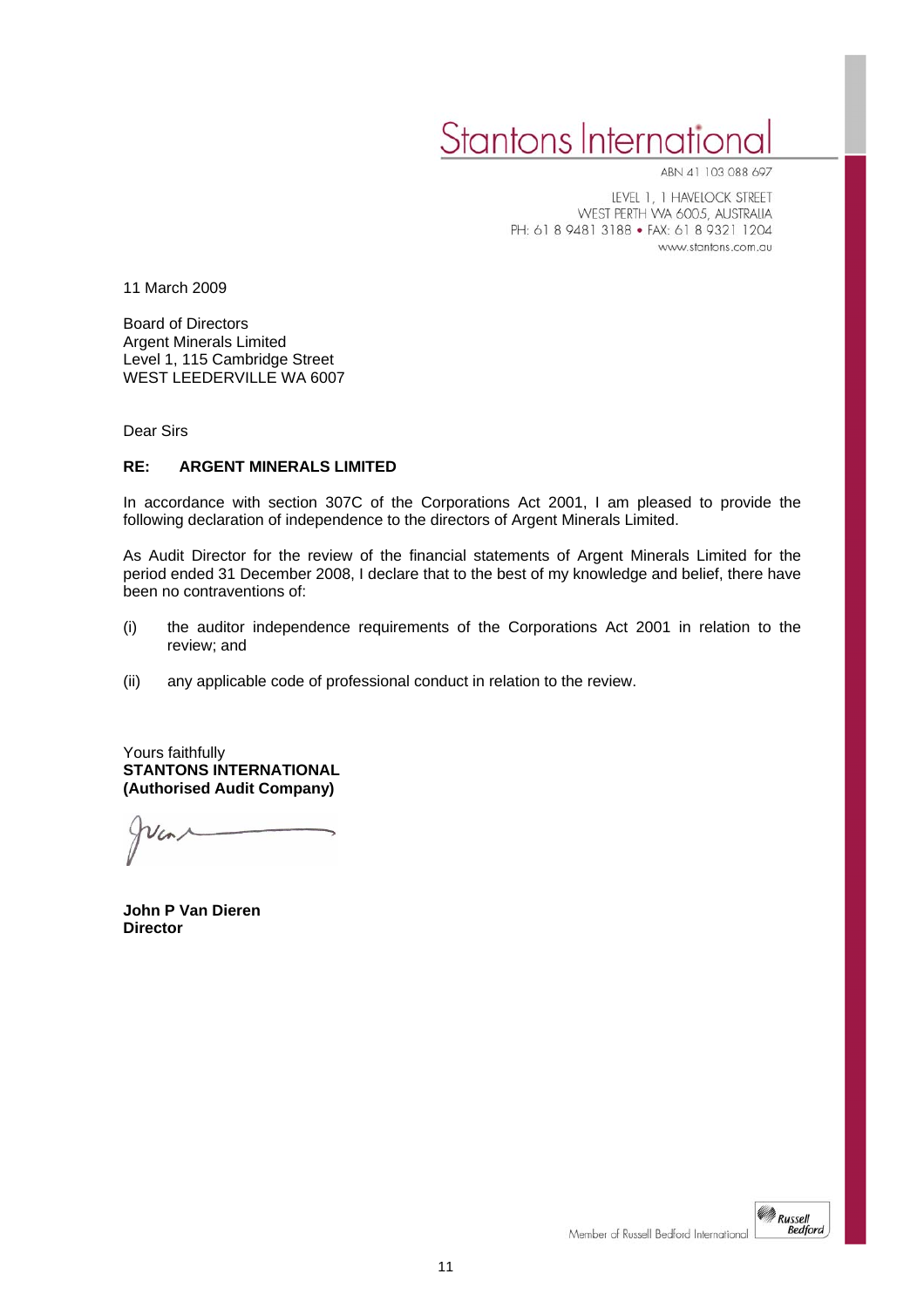| FINANCIAL REPORT FOR THE HALF YEAR ENDED 31 DECEMBER 2008 |
|-----------------------------------------------------------|
|-----------------------------------------------------------|

|                                                                          | Half-year                |                           |  |
|--------------------------------------------------------------------------|--------------------------|---------------------------|--|
| <b>INCOME STATEMENT</b><br>FOR THE HALF-YEAR ENDED 31 DECEMBER 2008      | 31 December<br>2008<br>Ş | 31 December<br>2007<br>\$ |  |
| <b>REVENUE FROM CONTINUING OPERATIONS</b>                                | 114,021                  | 2,785                     |  |
| <b>EXPENDITURE</b>                                                       |                          |                           |  |
| Exploration expenditure written off                                      | 769,530                  | 128,602                   |  |
| Administration expenses                                                  | 238,267                  | 76,348                    |  |
| Other expenses                                                           |                          |                           |  |
| <b>LOSS BEFORE INCOME TAX</b>                                            | (893, 776)               | (202, 165)                |  |
| Income tax benefit / (expense)                                           |                          |                           |  |
| LOSS ATTRIBUTABLE TO EQUITY HOLDERS OF<br><b>ARGENT MINERALS LIMITED</b> | (893, 776)               | (202, 165)                |  |
| Basic and diluted loss per share (cents)                                 | (2.13)                   | (2.54)                    |  |

The above income statement should be read in conjunction with the accompanying notes.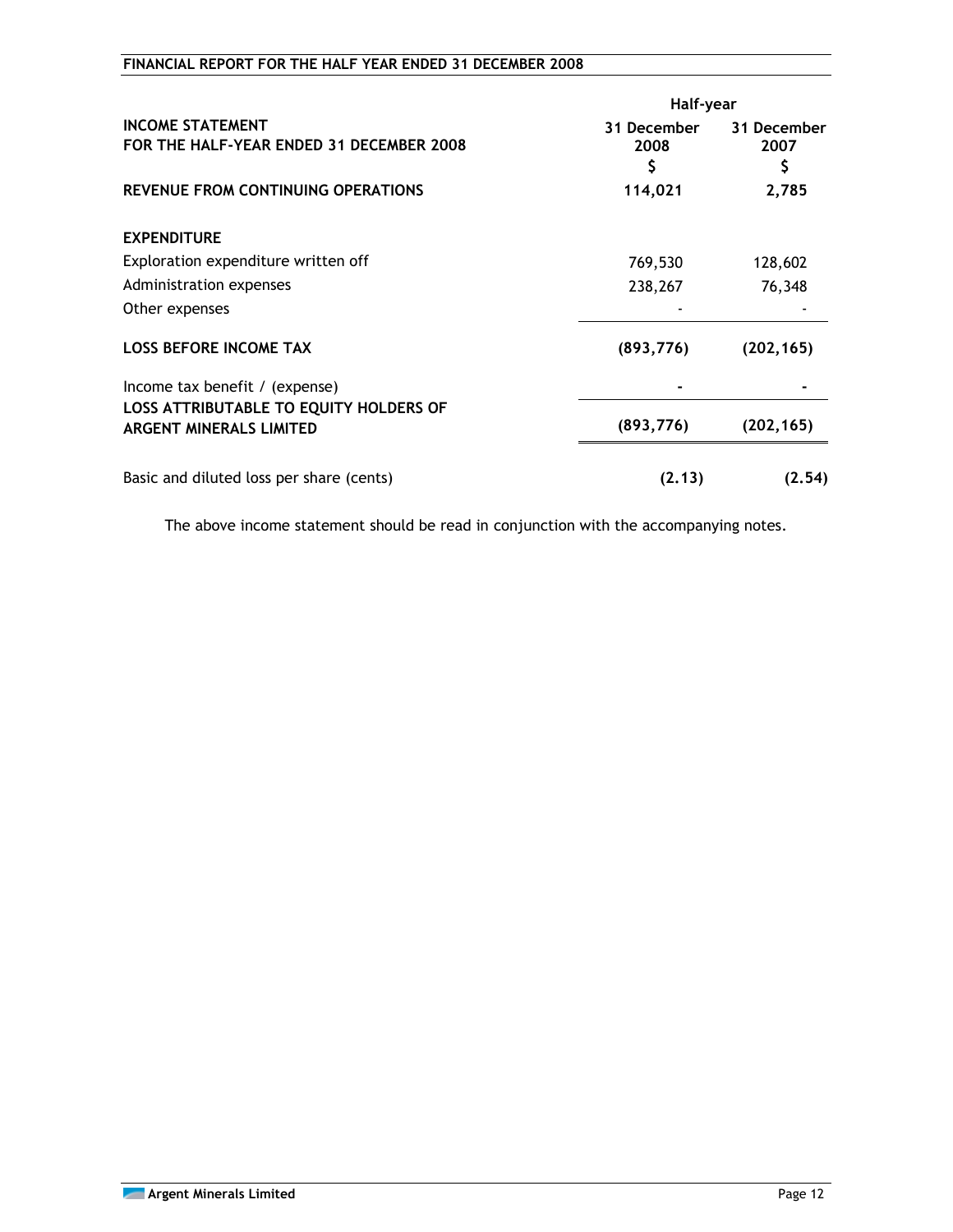| <b>BALANCE SHEET AS AT 31 DECEMBER 2008</b> | <b>Note</b> | 31 December<br>2008<br>\$ | 30 June<br>2008<br>\$ |
|---------------------------------------------|-------------|---------------------------|-----------------------|
| <b>CURRENT ASSETS</b>                       |             |                           |                       |
| Cash and cash equivalents                   |             | 3,017,277                 | 3,502,785             |
| Trade and other receivables                 |             | 39,008                    | 51,110                |
| <b>TOTAL CURRENT ASSETS</b>                 |             | 3,056,285                 | 3,553,895             |
| <b>NON-CURRENT ASSETS</b>                   |             |                           |                       |
| Exploration and evaluation expenditure      |             |                           |                       |
| TOTAL NON-CURRENT ASSSETS                   |             |                           |                       |
| <b>TOTAL ASSETS</b>                         |             | 3,056,285                 | 3,553,895             |
| <b>CURRENT LIABILITIES</b>                  |             |                           |                       |
| Trade and other payables                    |             | 88,314                    | 97,784                |
| <b>TOTAL CURRENT LIABILITIES</b>            |             | 88,314                    | 97,784                |
| <b>TOTAL LIABILITIES</b>                    |             | 88,314                    | 97,784                |
| <b>NET ASSETS</b>                           |             | 2,967,971                 | 3,456,111             |
| <b>EQUITY</b>                               |             |                           |                       |
| Contributed equity                          | 3           | 4,405,458                 | 4,405,408             |
| Reserves                                    |             | 405,736                   |                       |
| <b>Accumulated losses</b>                   |             | (1, 843, 223)             | (949, 297)            |
| <b>TOTAL EQUITY</b>                         |             | 2,967,971                 | 3,456,111             |

# **FINANCIAL REPORT FOR THE HALF YEAR ENDED 31 DECEMBER 2008**

The above balance sheet should be read in conjunction with the accompanying notes.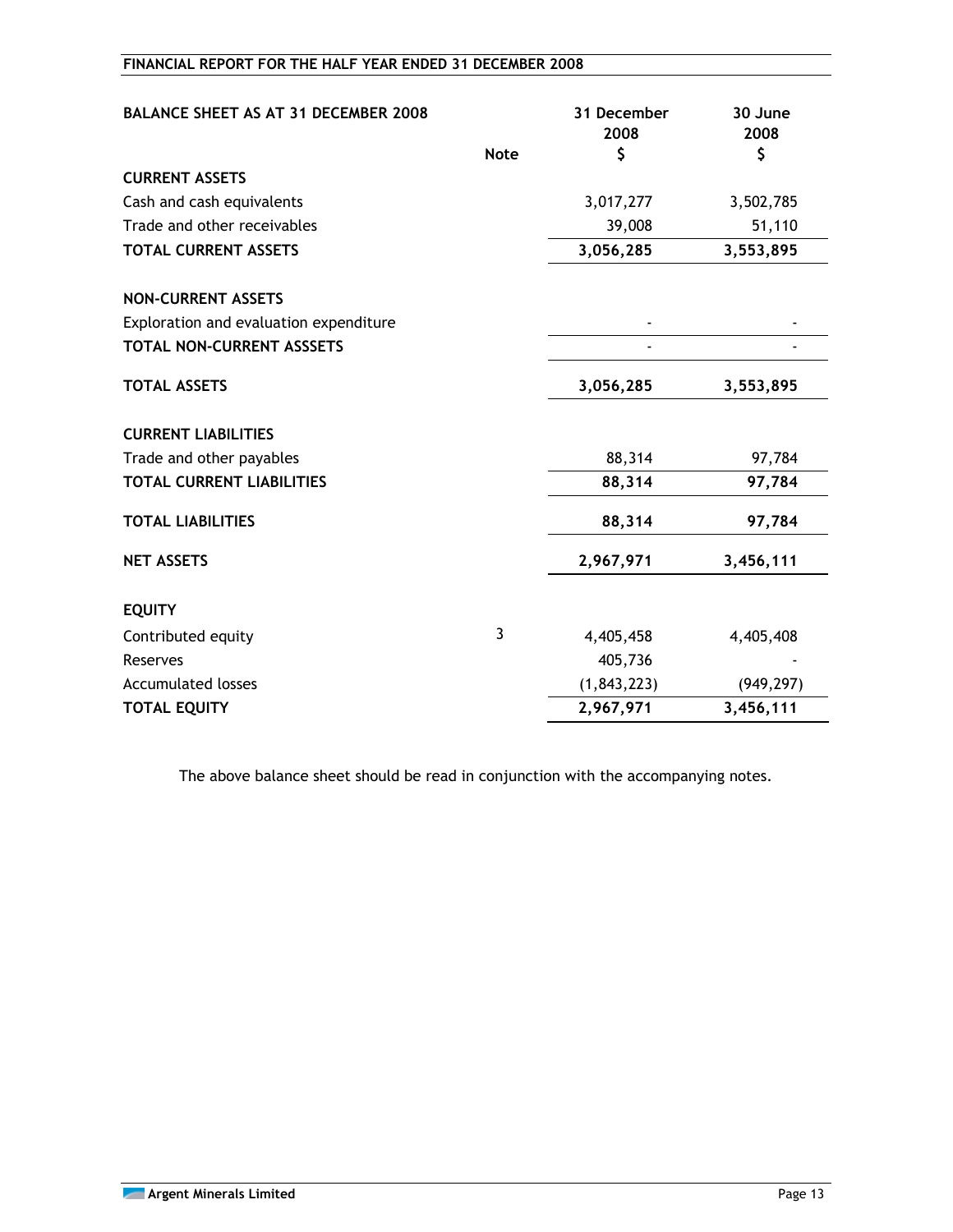# **FINANCIAL REPORT FOR THE HALF YEAR ENDED 31 DECEMBER 2008**

# **STATEMENT OF CHANGES IN EQUITY FOR THE HALF-YEAR ENDED 31 DECEMBER 2008**

|                                                                        | <b>Issued Capital</b> | Accumulated<br><b>Losses</b> | <b>Option Premium</b><br>Reserve | Total<br><b>Equity</b> |
|------------------------------------------------------------------------|-----------------------|------------------------------|----------------------------------|------------------------|
|                                                                        |                       | Ś.                           |                                  | S                      |
| Balance at 1 July 2007                                                 | 170,858               | (118, 043)                   |                                  | 52,815                 |
| Profit / (Loss) attributable to members of the Argent Minerals Limited |                       | (202, 164)                   |                                  | (202, 164)             |
| Shares issued during the period                                        | 619,000               |                              |                                  | 619,000                |
| Share issue expenses                                                   | (135, 033)            |                              |                                  | (135, 033)             |
| Balance at 31 December 2007                                            | 654,825               | (320, 207)                   | ۰.                               | 334,618                |
| Balance at 1 July 2008                                                 | 4,405,408             | (949, 297)                   |                                  | 3,456,111              |
| Profit / (Loss) attributable to members of the Argent Minerals Limited |                       | (893, 776)                   |                                  | (893, 776)             |
| Adjustments to previous period period retained earnings                |                       | (150)                        |                                  | (150)                  |
| Shares and options issued during the period                            | 50                    |                              | 419,400                          | 419,450                |
| Share and option issue expenses                                        |                       |                              | (13, 664)                        | (13, 664)              |
| Balance at 31 December 2008                                            | 4,405,458             | (1, 843, 223)                | 405,736                          | 2,967,971              |

The above statement of changes in equity should be read in conjunction with the accompanying notes.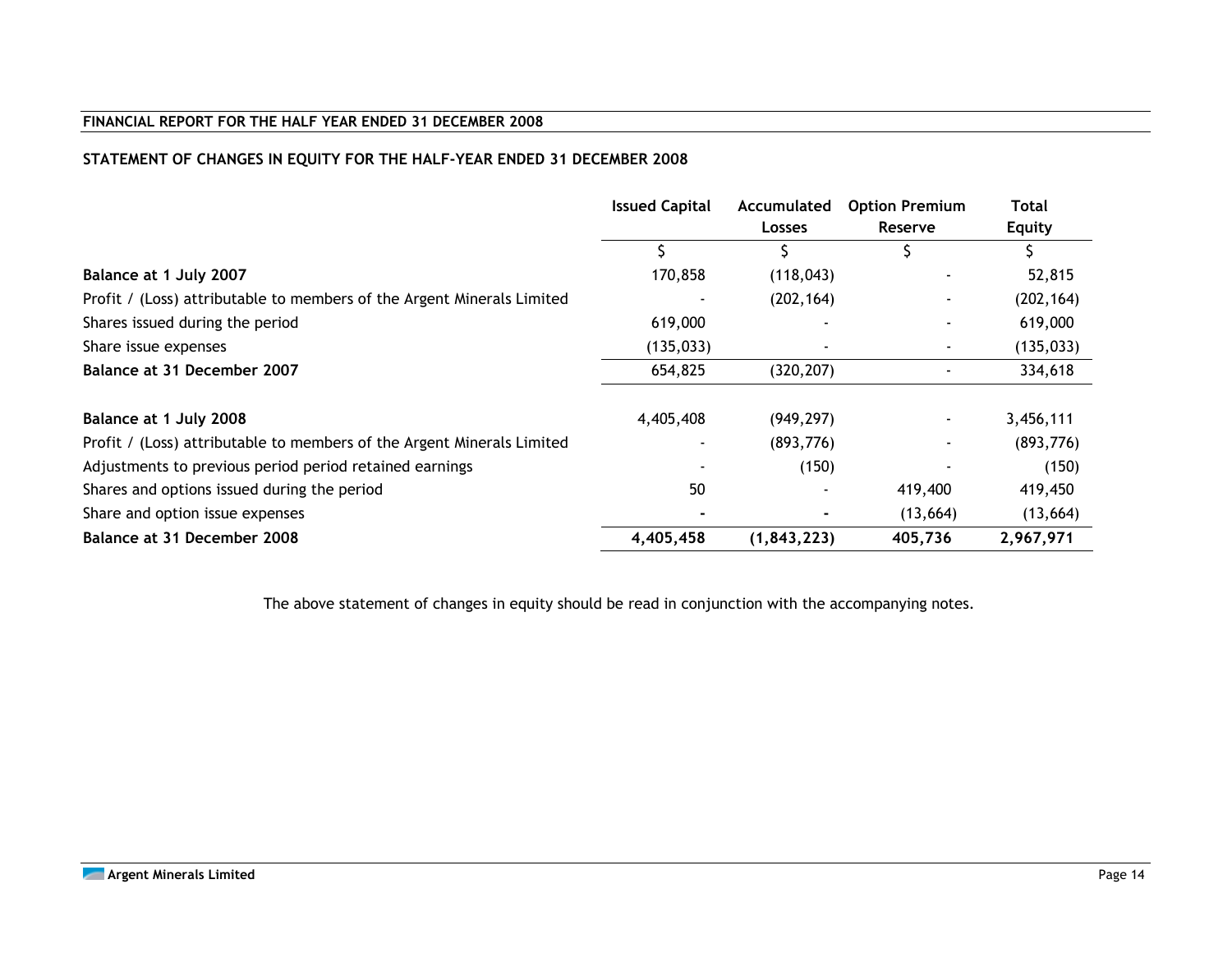|                                                                        | Half-year                     |                               |  |
|------------------------------------------------------------------------|-------------------------------|-------------------------------|--|
| <b>CASH FLOW STATEMENT</b><br>FOR THE HALF-YEAR ENDED 31 DECEMBER 2008 | <b>December</b><br>2008<br>\$ | <b>December</b><br>2007<br>\$ |  |
| <b>CASH FLOWS FROM OPERATING ACTIVITIES</b>                            |                               |                               |  |
| Expenditure on mining interests                                        | (768, 966)                    | (8, 324)                      |  |
| Payments to suppliers and employees                                    | (245, 587)                    | (70, 075)                     |  |
| Interest received                                                      | 114,021                       | 2,785                         |  |
| Other - GST                                                            | 17,077                        | (13, 679)                     |  |
| Net cash (outflow) from operating activities                           | (883, 455)                    | (89, 293)                     |  |
| <b>CASH FLOWS FROM INVESTING ACTIVITIES</b>                            |                               |                               |  |
| Payment for plant and equipment                                        |                               |                               |  |
| Net cash (outflow) from investing activities                           |                               |                               |  |
| <b>CASH FLOWS FROM FINANCING ACTIVITIES</b>                            |                               |                               |  |
| Proceeds from shares and options issued                                | 397,947                       | 523,360                       |  |
| Net cash inflow/(outflow) from financing activities                    | 397,947                       | 523,360                       |  |
| Net increase/(decrease) in cash and cash equivalents                   | (485, 508)                    | 434,067                       |  |
| Cash and cash equivalents at the beginning of the half-year            | 3,502,785                     | 89,849                        |  |
| CASH AND CASH EQUIVALENTS AT THE END OF THE HALF-YEAR                  | 3,017,277                     | 523,916                       |  |

The above cash flow statement should be read in conjunction with the accompanying notes.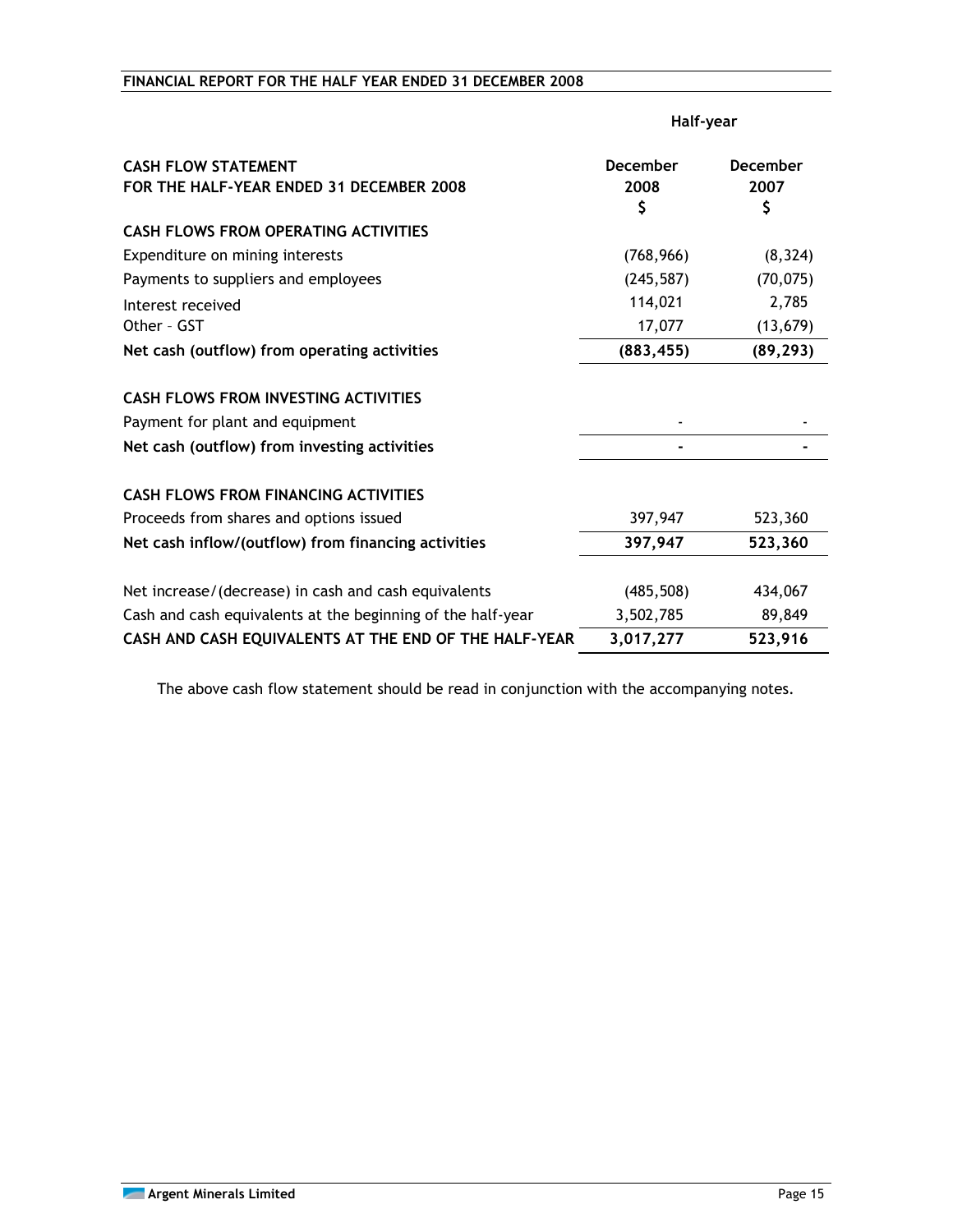## **FINANCIAL REPORT FOR THE HALF YEAR ENDED 31 DECEMBER 2008**

## **CONDENSED NOTES TO THE FINANCIAL STATEMENTS**

## **NOTE 1: BASIS OF PREPARATION OF THE HALF-YEAR FINANCIAL REPORT**

The half-year financial statements are a general purpose financial report prepared in accordance with the requirements of the *Corporations Act 2001*, Australian Accounting Standard AASB 134: Interim Financial Reporting, Accounting Interpretations and other authoritative pronouncements of the Australian Accounting Standards Board.

It is recommended that this financial report be read in conjunction with the annual financial report for the period ended 30 June 2008 and any public announcements made by Argent Minerals Limited during the half-year in accordance with continuous disclosure requirements arising under the Corporations Act 2001*.*

The accounting policies applied by the Company in this half year report are the same as those applied by the Company in its financial report for the period ended 30 June 2008. The Company has not elected to early adopt any new standards or amendments.

#### **Reporting Basis and Conventions**

The half-year report has been prepared on an accruals basis and is based on historical costs.

The half-year report does not include full disclosures of the type normally included in an annual financial report.

## **Going Concern Basis**

The financial report has been prepared on the going concern basis, which contemplates continuity of normal business activities and realization of assets and settlement of liabilities in the ordinary course of business. The going concern of the Company is dependant upon it maintaining sufficient funds for its operations and commitments. The directors continue to monitor the ongoing funding requirements of the Company.

The directors are confident that sufficient funding can be secured if required to enable the Company entity to continue as a going concern and as such are of the opinion that the financial report has been appropriately prepared on a going concern basis.

## **NOTE 2: SEGMENT INFORMATION**

The company operates in predominantly one business and geographical segment, being mineral exploration in Australia.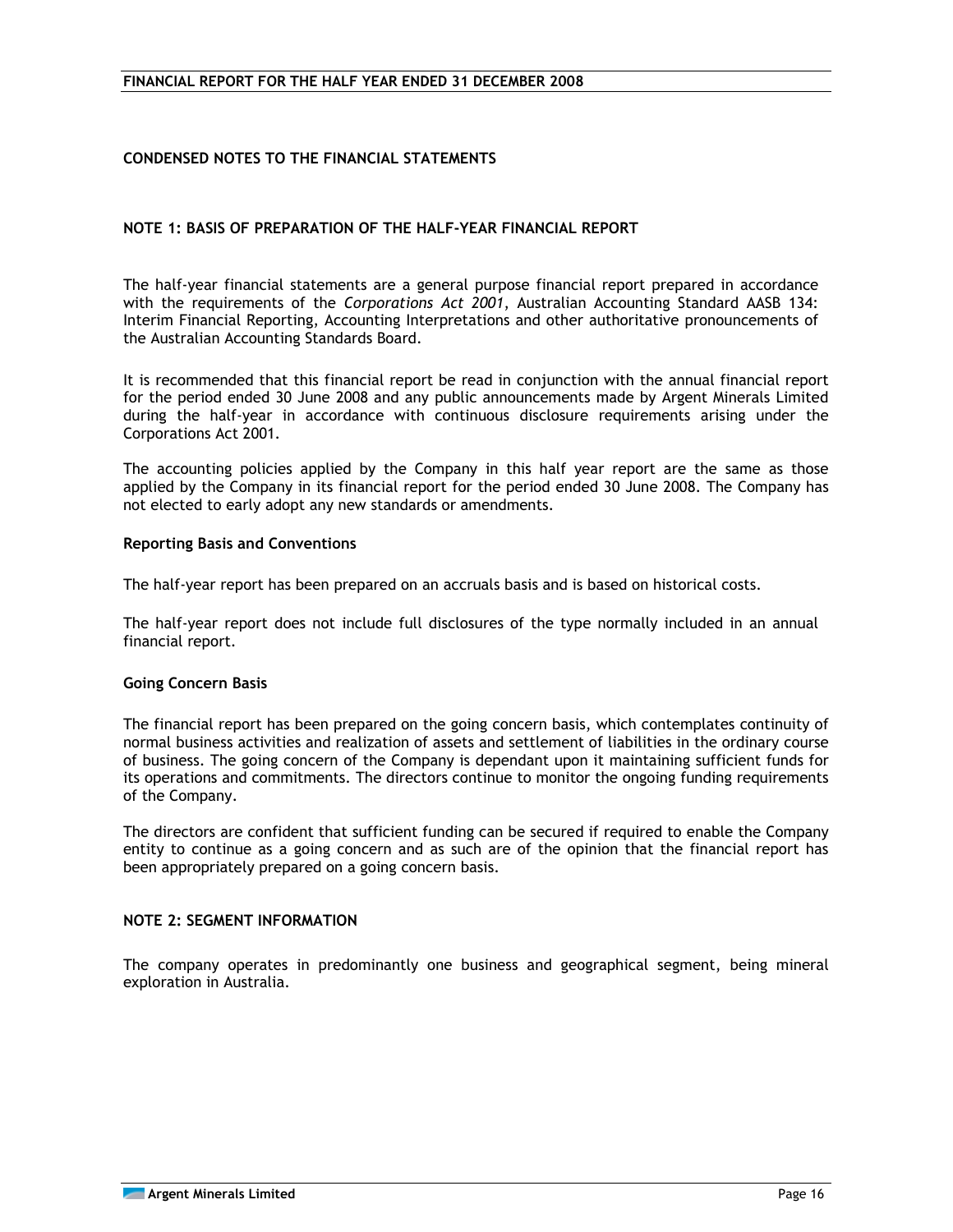## **NOTE 3: ISSUED CAPITAL**

|                                                       | 31 December<br>2008<br>\$ | 30 June<br>2008<br>\$ |
|-------------------------------------------------------|---------------------------|-----------------------|
| (a) Issued and paid up capital                        |                           |                       |
| 41,940,251 (30 June 2008: 41,940001) ordinary shares, |                           |                       |
| fully paid                                            | 4,405,458                 | 4,405,408             |
|                                                       |                           |                       |
| <b>Movements in Ordinary Shares</b>                   | Number                    |                       |
| Balance at 1 July 2008                                | 41,940,001                | 4,405,408             |
| Share issued pursuant to capital raisings             |                           |                       |
| Shares issued pursuant to exercise of options         | 250                       | 50                    |
| Transactions costs arising from issue for cash        |                           |                       |
| Balance at 31 December 2008                           | 41,940,251                | 4,405,458             |

#### **(b) Share options**

Options to take up ordinary shares in the capital of the Company have been granted as follows:

| <b>Exercise period</b>    | <b>Note</b> | <b>Exercise</b> | <b>Opening</b> | <b>Options</b> | <b>Options</b>   | <b>Closing</b>  |
|---------------------------|-------------|-----------------|----------------|----------------|------------------|-----------------|
|                           |             | Price           | <b>Balance</b> | <b>Issued</b>  | <b>Exercised</b> | <b>Balance</b>  |
|                           |             |                 |                |                | 31               | 31              |
|                           |             |                 |                |                | <b>December</b>  | <b>December</b> |
|                           |             |                 |                |                | 2008             | 2008            |
|                           |             | <b>Number</b>   | <b>Number</b>  | <b>Number</b>  | <b>Number</b>    | <b>Number</b>   |
| On or before 30 June 2011 | (i)         | \$0.20          |                | $-41,940,001$  | (250)            | 41,939,751      |

(i) On 20 August 2008, 25,324,065 options were issued at 1 cent each pursuant to a non renounceable entitlement offer of one per option for every one held. On 14 November 2008, 16,615,936 shortfall options were issued at 1 cent each. The total amount raised was \$405,736 net of option raising costs of \$13,664.

During the period, 250 options were exercised at \$0.20 each to acquire shares in the Company during the period raising \$50.00.

## **NOTE 4: CONTINGENCIES**

There has been no change in contingent liabilities or contingent assets since the last annual reporting date.

## **NOTE 5: SUBSEQUENT EVENTS**

No matter or circumstance has arisen since 31 December 2008, which has significantly affected, or may significantly affect the operations of the Company, the result of those operations, or the state of affairs of the Company in subsequent financial years.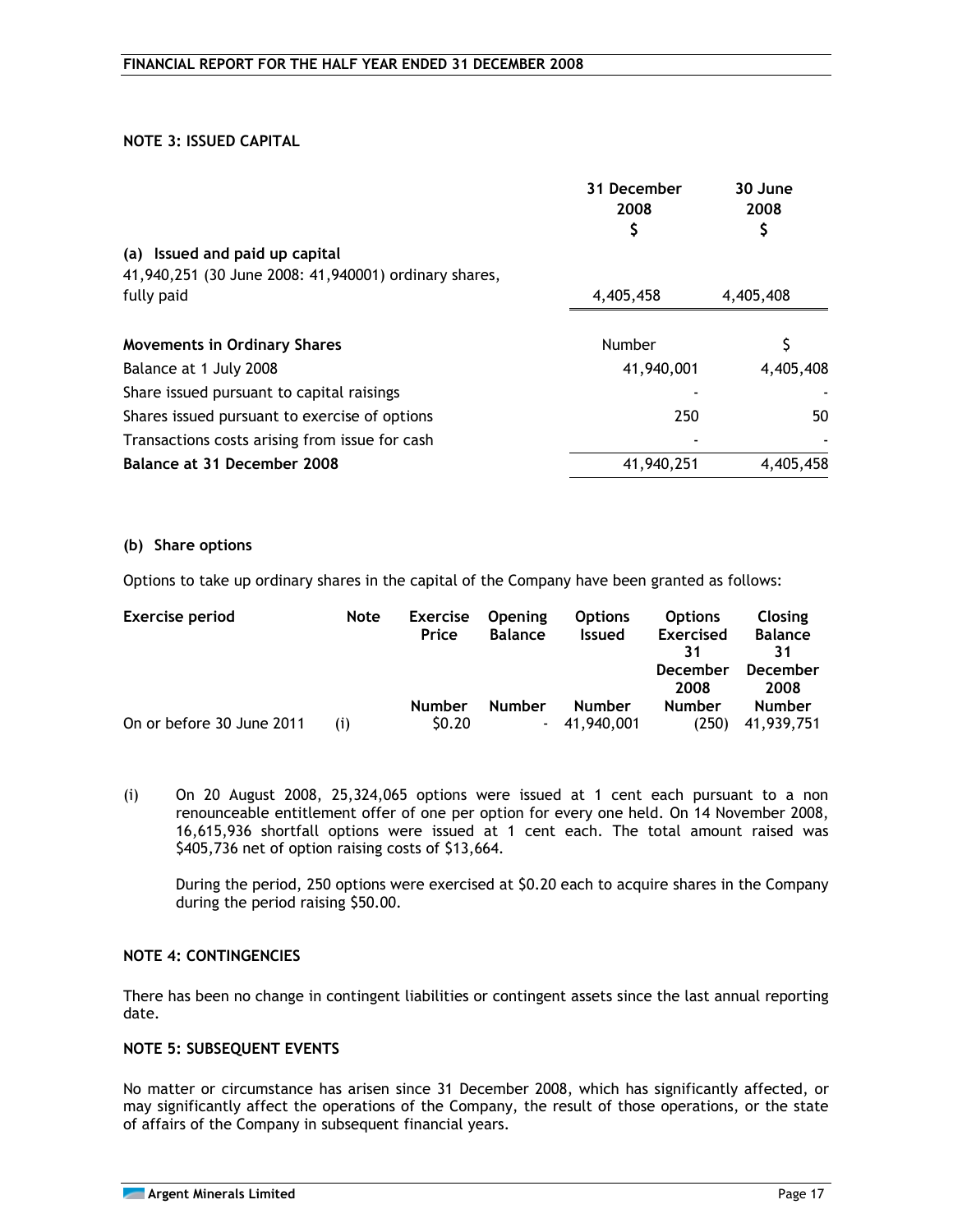## **NOTE 6: ESTIMATES & ASSUMPTIONS**

The preparation of financial statements in conformity with AIFRS requires the use of certain critical accounting estimates. It also requires management to exercise its judgement in the process of applying the Company's accounting policies. The areas involving a higher degree of judgement or complexity, or areas where assumptions and estimates are significant to the financial statements are:

## *Future Rehabilitation*

The Company measures the cost of future rehabilitation in relation to its tenements based on probable cost estimations at the date upon which tenements are altered from their original state. Fair values are determined using local data available. No rehabilitation provision is considered necessary at 31 December 2008.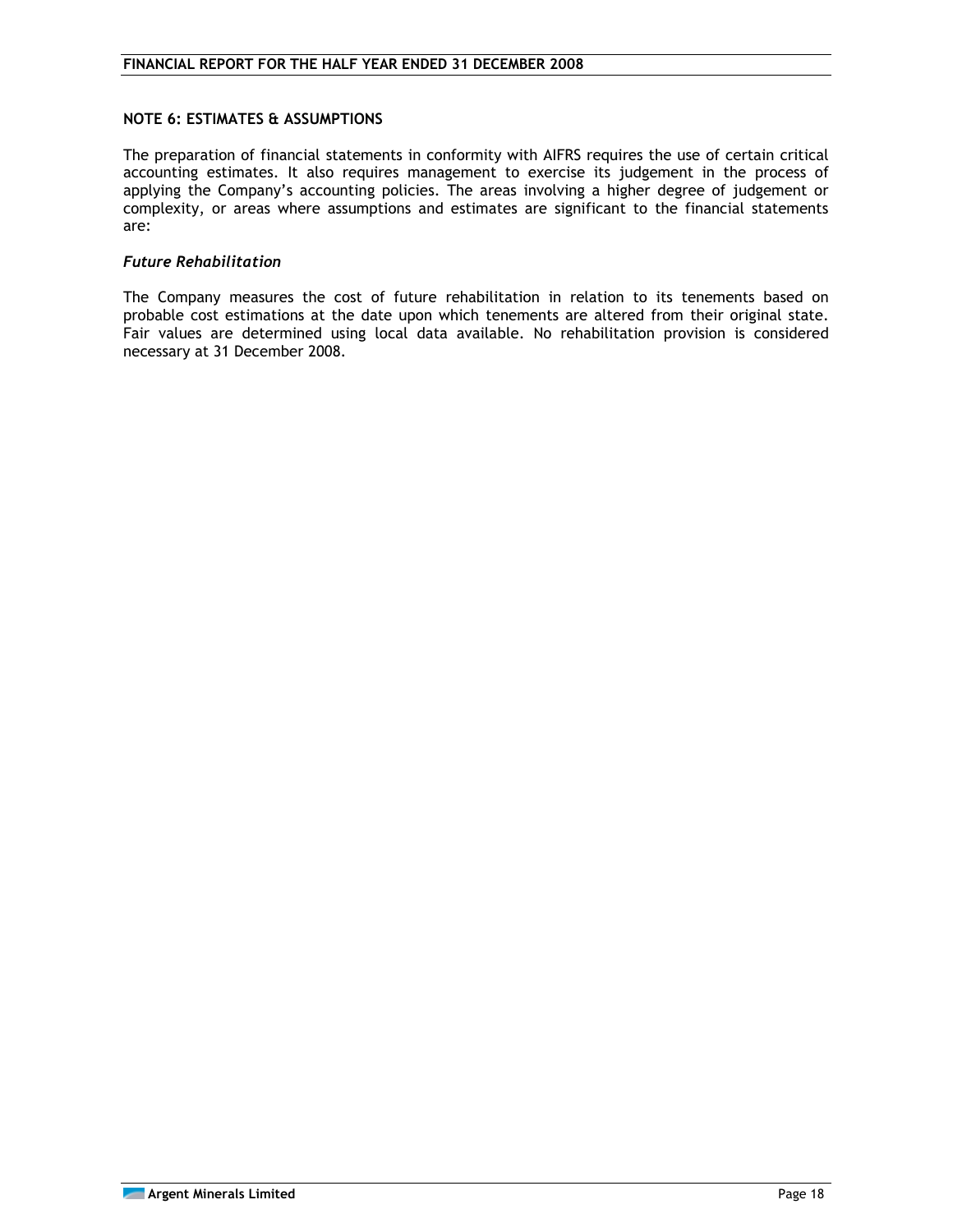# **DIRECTORS' DECLARATION**

The directors of the Company declare that:

- 1. the financial statements and notes, as set out on pages 12 to 18 are in accordance with the Corporations Act 2001 and:
	- (a) comply with Accounting Standard AASB 134 Interim Financial Reporting and the Corporations Regulations 2001; and
	- (b) give a true and fair view of the financial position as at 31 December 2008 and of the performance for the 6 months ended on that date of the Company;
- 2. In the directors' opinion there are reasonable grounds to believe that the Company will be able to pay its debts as and when they become due and payable.

This declaration is made in accordance with a resolution of the Board of Directors.

Ronalyh

Kerry McHugh **Executive Chairman Argent Minerals Limited** 

Perth, 11 March 2009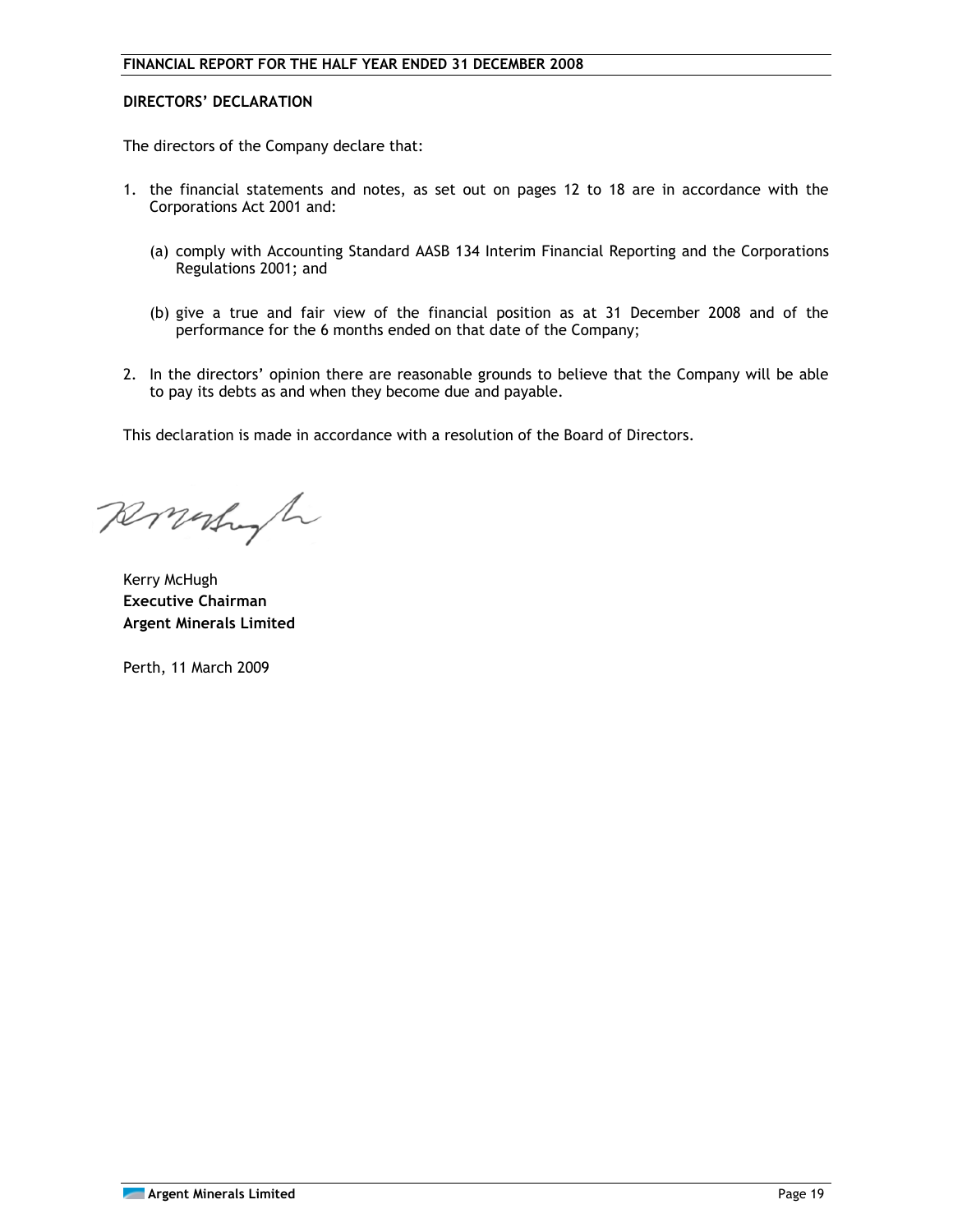# Stantons Internationa

ABN 41 103 088 697

LEVEL 1, 1 HAVELOCK STREET WEST PERTH WA 6005, AUSTRALIA PH: 61 8 9481 3188 • FAX: 61 8 9321 1204 www.stantons.com.au

# **INDEPENDENT AUDITOR'S REPORT TO THE MEMBERS OF ARGENT MINERALS LIMITED**

## **Report on the Half-Year Financial Report**

We have reviewed the accompanying half-year financial report of Argent Minerals Limited, which comprises the condensed balance sheet as at 31 December 2008, and the condensed income statement, condensed statement of changes in equity and condensed cash flow statement for the half-year ended on that date, a condensed statement of accounting policies, other selected explanatory notes and the directors' declaration.

## *Directors' Responsibility for the Half-Year Financial Report*

The directors of the Company are responsible for the preparation and fair presentation of the halfyear financial report in accordance with Australian Accounting Standards (including the Australian Accounting Interpretations) and the *Corporations Act 2001*. This responsibility includes designing, implementing and maintaining internal controls relevant to the preparation and fair presentation of the half-year financial report that is free from material misstatement, whether due to fraud or error; selecting and applying appropriate accounting policies; and making accounting estimates that are reasonable in the circumstances.

## *Auditor's Responsibility*

Our responsibility is to express a conclusion on the half-year financial report based on our review. We conducted our review in accordance with Auditing Standards on Review Engagements ASRE 2410 *Review of Interim Financial and Other Financial Reports Performed by the Independent Auditor of the Entity*, in order to state whether, on the basis of the procedures described, we have become aware of any matter that makes us believe that the financial report is not in accordance with the *Corporations Act 2001* including giving a true and fair view of the Company's financial position as at 31 December 2008 and its performance for the half-year ended on that date; and complying with Accounting Standard AASB 134 *Interim Financial Reporting and the Corporations Regulations 2001*. As the auditor of Argent Minerals Limited, ASRE 2410 requires that we comply with the ethical requirements relevant to the audit of the annual financial report.

A review of a half-year financial report consists of making enquiries, primarily of persons responsible for financial and accounting matters, and applying analytical and other review procedures. A review is substantially less in scope than an audit conducted in accordance with Australian Auditing Standards and consequently does not enable us to obtain assurance that we would become aware of all significant matters that might be identified in an audit. Accordingly, we do not express an audit opinion.